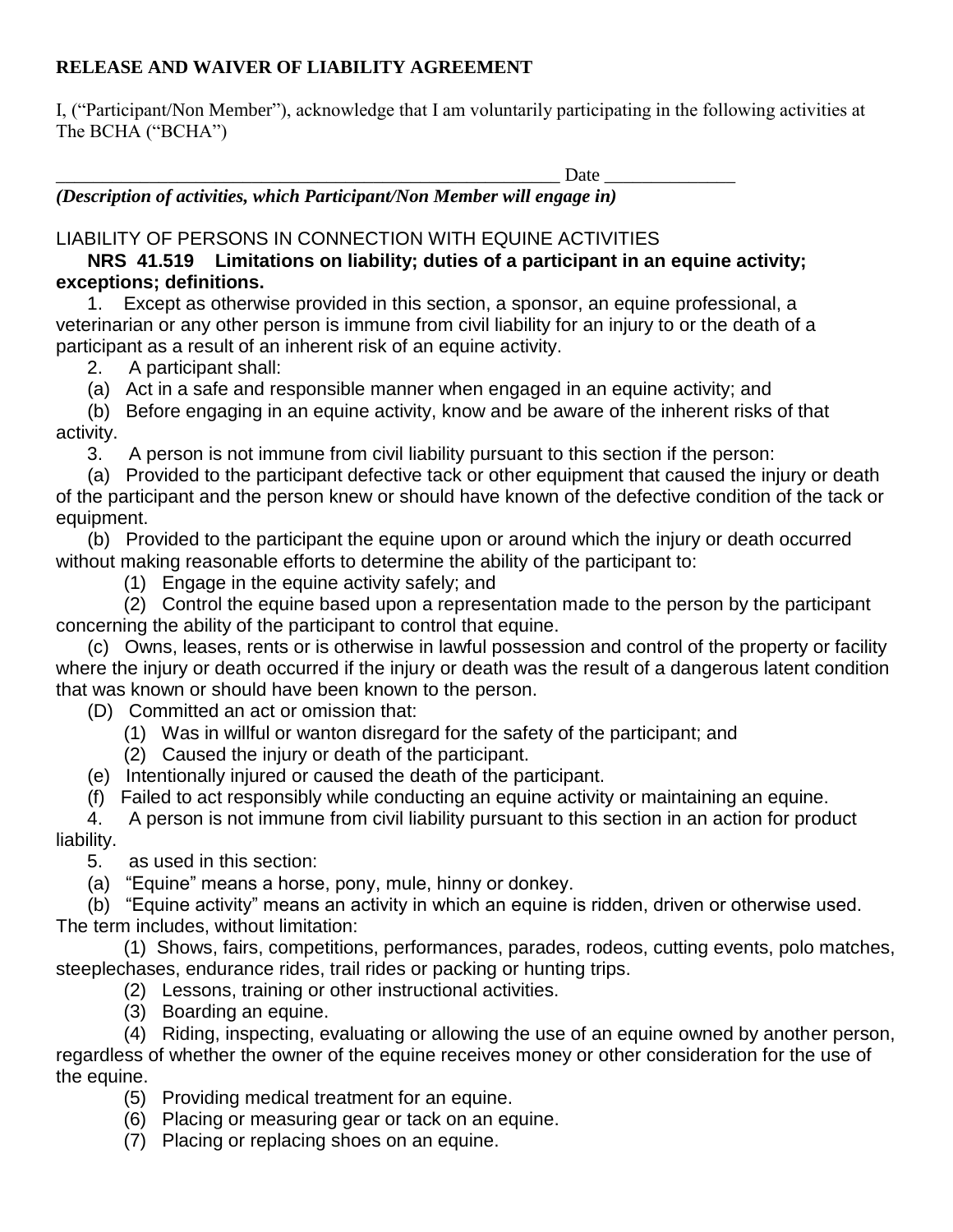$\rightarrow$  The term does not include a race for which a license is required pursuant to the provisions of [chapter 466](https://www.leg.state.nv.us/NRS/NRS-466.html#NRS466) of NRS.

(c) "Equine professional" means a person who, for money or other consideration:

(1) Provides to a participant lessons, training or instruction relating to an equine activity; or

(2) Rents or leases to a participant an equine or tack or other equipment.

 (d) "Inherent risk of an equine activity" means a danger or condition that is an essential part of an equine activity, including, without limitation:

 (1) The propensity of an equine to behave in a manner that may result in injury or death to a person who is on or near the equine;

 (2) The unpredictable reaction of an equine to sounds, sudden movements or unfamiliar objects, persons or other animals;

(3) A hazardous surface or subsurface or other hazardous condition;

(4) A collision with another animal or object; and

 (5) The failure of a participant to maintain control of an equine or to engage safely in an equine activity.

 (e) "Participant" means a person who engages in an equine activity, regardless of whether a fee is paid to engage in that activity. The term includes, without limitation:

(1) A person who assists a participant in an equine activity; and

 (2) A spectator at an equine activity if the spectator is in an unauthorized area that is in the immediate area of the equine activity.

(f) "Product liability" has the meaning ascribed to it in [NRS 695E.090.](https://www.leg.state.nv.us/NRS/NRS-695E.html#NRS695ESec090)

 (g) "Sponsor" means a person who organizes or provides money or a facility for an equine activity.

## **I AM AWARE THAT THESE ACTIVITIES ARE HAZARDOUS ACTIVITIES AND THAT I COULD BE SERIOUSLY INJURED OR EVEN KILLED. I AM VOLUNTARILY PARTICIPATING IN THESE ACTIVITIES WITH KNOWLEDGE OF THE DANGER INVOLVED, AND AGREE TO ASSUME ANY AND ALL RISKS OF BODILY INJURY, DEATH OR PROPERTY DAMAGE, WHETHER THOSE RISKS ARE KNOWN OR UNKNOWN. THIS AGREEMENT IS IN ACCORDANCE WITH THE NEVADA STATE STATUTE STATED ABOVE:**

**I verify this statement by placing my initials here:** \_\_\_\_\_\_\_\_\_\_\_\_\_\_\_\_

Parent or Guardian's initials (if under 18): **\_\_\_\_\_\_\_\_\_\_\_\_\_\_\_\_\_\_\_** 

As consideration for being permitted by the BCHA and the City of Boulder City Nevada and any lessor of the BCHA premises ("Lessor"), to participate in these activities and use the BCHA premises and facilities, **I forever release the BHCA, the City and any affiliated organization, and their respective directors, officers, employees, volunteers, agents, contractors, and representatives (collectively "Releasees") from any and all actions, claims, or demands that I, my assignees, heirs, distributees, guardians, next of kin, spouse and legal representatives now have, or may have in the future, for injury, death, or property damage, related to (i) my participation in these activities, (ii) the negligence or other acts, whether directly connected to these activities or not, and however caused, by any Releasee, or the condition of the premises where these activities occur, whether or not I am then participating in the activities.** I also agree that I, my assignees, heirs, distributees, guardians, next of kin, spouse and legal representatives will not make a claim against, sue, or attach the property of any Releasee in connection with any of the matters covered by the foregoing release.

**I HAVE CAREFULLY READ THIS AGREEMENT AND FULLY UNDERSTAND ITS CONTENTS. I AM AWARE THAT THIS IS A RELEASE OF LIABILITY AND A CONTRACT BETWEEN MYSELF THE BCHA AND ALL MEMBERS, THE CITY AND THE LESSOR, AND SIGN IT OF MY OWN FREE WILL.**